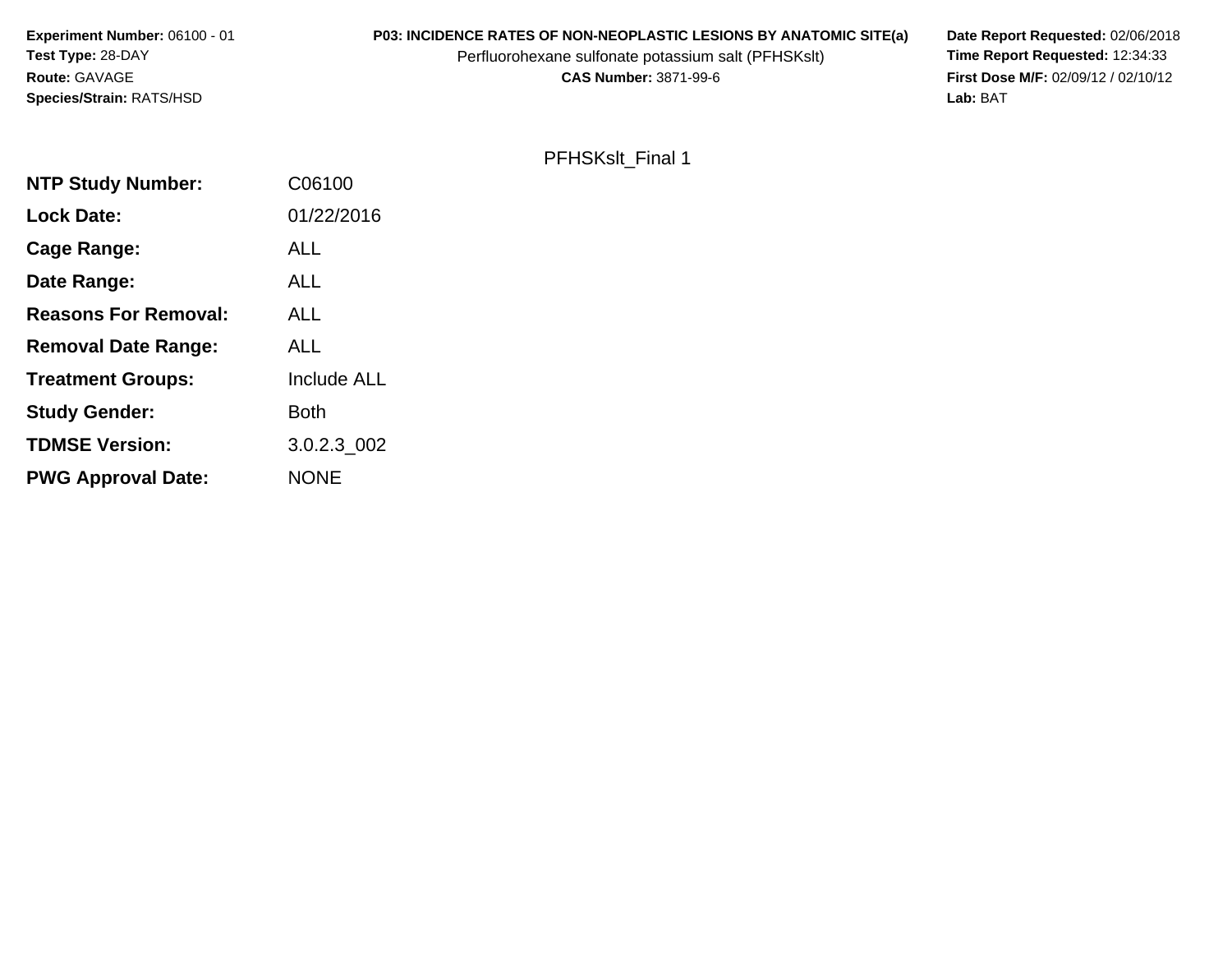**Experiment Number:** 06100 - 01**Test Type:** 28-DAY

**Species/Strain:** RATS/HSD

**Route:** GAVAGE

Perfluorohexane sulfonate potassium salt (PFHSKslt)<br>**CAS Number:** 3871-99-6

**P03: INCIDENCE RATES OF NON-NEOPLASTIC LESIONS BY ANATOMIC SITE(a) Date Report Requested: 02/06/2018**<br>Perfluorohexane sulfonate potassium salt (PFHSKslt) **Time Report Requested:** 12:34:33 **First Dose M/F:** 02/09/12 / 02/10/12<br>Lab: BAT **Lab:** BAT

| <b>Harlan Sprague Dawley RATS MALE</b>                                       | 0mg/kg/d M | .625mg/kg/d M | 1.25mg/kg/d M | 2.5mg/kg/d M | 5mg/kg/d M | 10mg/kg/d M |
|------------------------------------------------------------------------------|------------|---------------|---------------|--------------|------------|-------------|
| <b>Disposition Summary</b>                                                   |            |               |               |              |            |             |
| <b>Animals Initially In Study</b><br><b>Early Deaths</b><br><b>Survivors</b> | 10         | 10            | 10            | 10           | 10         | 10          |
| <b>Terminal Sacrifice</b>                                                    | 10         | 10            | 10            | 10           | 10         | 10          |
| <b>Animals Examined Microscopically</b>                                      | 10         | 10            | 10            | 10           | 10         | 10          |
| <b>ALIMENTARY SYSTEM</b>                                                     |            |               |               |              |            |             |
| Esophagus                                                                    | (10)       | (0)           | (0)           | (0)          | (0)        | (10)        |
| Intestine Large, Cecum                                                       | (10)       | (0)           | (0)           | (0)          | (0)        | (10)        |
| Intestine Large, Colon                                                       | (10)       | (0)           | (0)           | (0)          | (0)        | (10)        |
| Intestine Large, Rectum                                                      | (10)       | (0)           | (0)           | (0)          | (0)        | (10)        |
| Intestine Small, Duodenum                                                    | (10)       | (0)           | (0)           | (0)          | (0)        | (10)        |
| Intestine Small, Ileum                                                       | (10)       | (0)           | (0)           | (0)          | (0)        | (10)        |
| Intestine Small, Jejunum                                                     | (10)       | (0)           | (0)           | (0)          | (0)        | (10)        |
| Liver                                                                        | (10)       | (10)          | (10)          | (10)         | (10)       | (10)        |
| Hepatocyte, Hypertrophy                                                      |            |               |               | 4 (40%)      | $9(90\%)$  | 10 (100%)   |
| Pancreas                                                                     | (10)       | (10)          | (10)          | (10)         | (10)       | (10)        |
| Atrophy                                                                      |            |               |               | 1(10%)       | 1 (10%)    |             |
| Salivary Glands                                                              | (10)       | (0)           | (0)           | (0)          | (0)        | (10)        |
| Stomach, Forestomach                                                         | (10)       | (0)           | (0)           | (0)          | (0)        | (10)        |
| Stomach, Glandular                                                           | (10)       | (0)           | (0)           | (0)          | (0)        | (10)        |
| CARDIOVASCULAR SYSTEM                                                        |            |               |               |              |            |             |
| <b>Blood Vessel</b>                                                          | (10)       | (0)           | (0)           | (0)          | (0)        | (10)        |
| Heart                                                                        | (10)       | (0)           | (0)           | (0)          | (0)        | (10)        |
| Cardiomyopathy                                                               | 3(30%)     |               |               |              |            |             |
| <b>ENDOCRINE SYSTEM</b>                                                      |            |               |               |              |            |             |
| <b>Adrenal Cortex</b>                                                        | (10)       | (0)           | (0)           | (0)          | (0)        | (10)        |
| Adrenal Medulla                                                              | (10)       | (0)           | (0)           | (0)          | (0)        | (10)        |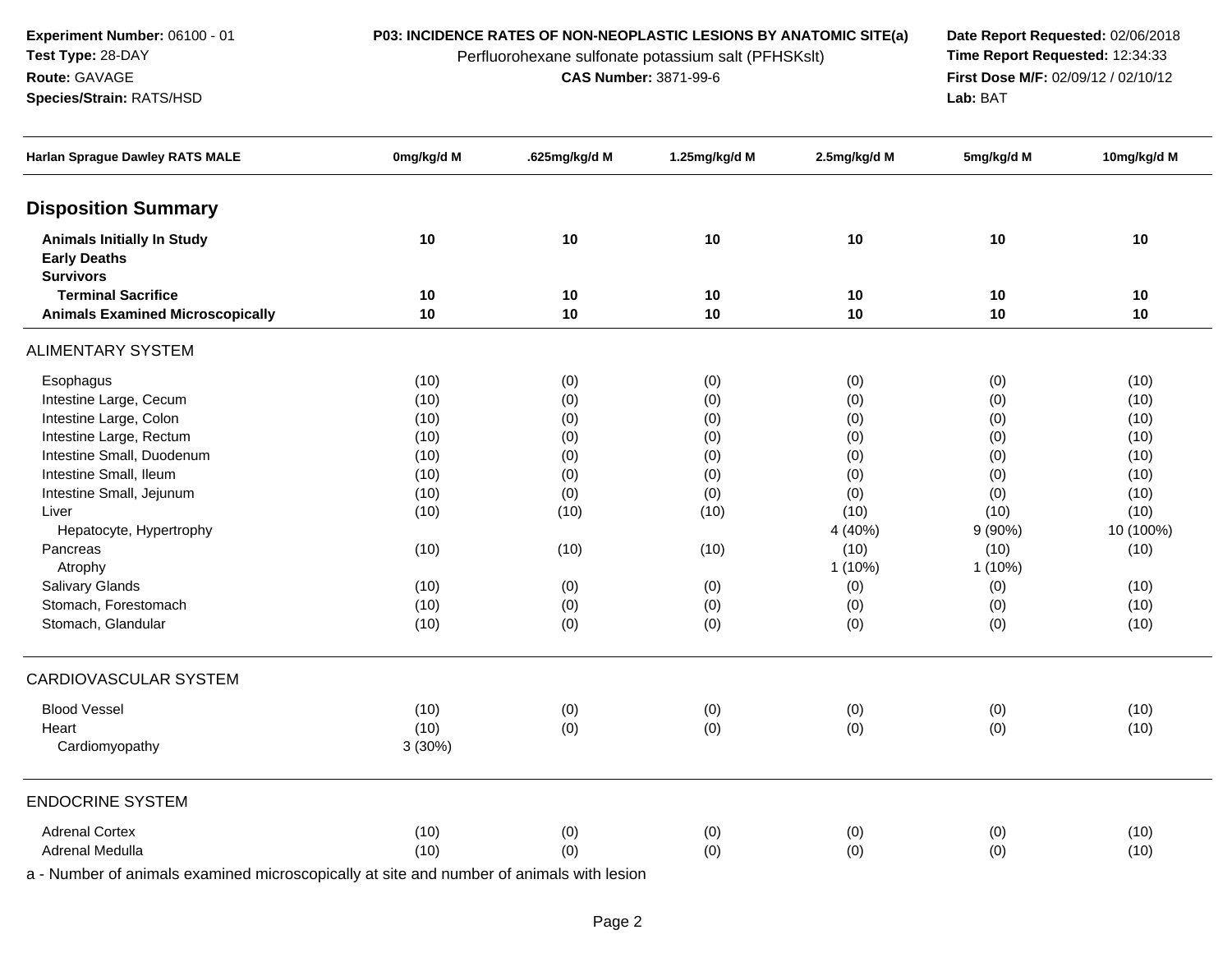| Experiment Number: 06100 - 01                                      | P03: INCIDENCE RATES OF NON-NEOPLASTIC LESIONS BY ANATOMIC SITE(a) | Date Report Requested: 02/06/2018                   |                              |              |                                 |             |
|--------------------------------------------------------------------|--------------------------------------------------------------------|-----------------------------------------------------|------------------------------|--------------|---------------------------------|-------------|
| Test Type: 28-DAY                                                  |                                                                    | Perfluorohexane sulfonate potassium salt (PFHSKslt) | <b>CAS Number: 3871-99-6</b> |              | Time Report Requested: 12:34:33 |             |
| Route: GAVAGE                                                      |                                                                    | First Dose M/F: 02/09/12 / 02/10/12                 |                              |              |                                 |             |
| Species/Strain: RATS/HSD<br><b>Harlan Sprague Dawley RATS MALE</b> |                                                                    | Lab: BAT                                            |                              |              |                                 |             |
|                                                                    | 0mg/kg/d M                                                         | .625mg/kg/d M                                       | 1.25mg/kg/d M                | 2.5mg/kg/d M | 5mg/kg/d M                      | 10mg/kg/d M |
| Parathyroid Gland                                                  | (10)                                                               | (0)                                                 | (0)                          | (0)          | (0)                             | (8)         |
| <b>Pituitary Gland</b>                                             | (10)                                                               | (0)                                                 | (0)                          | (0)          | (0)                             | (10)        |
| <b>Thyroid Gland</b>                                               | (10)                                                               | (10)                                                | (10)                         | (10)         | (10)                            | (10)        |
| <b>GENERAL BODY SYSTEM</b>                                         |                                                                    |                                                     |                              |              |                                 |             |
| None                                                               |                                                                    |                                                     |                              |              |                                 |             |
| <b>GENITAL SYSTEM</b>                                              |                                                                    |                                                     |                              |              |                                 |             |
| Epididymis                                                         | (10)                                                               | (0)                                                 | (0)                          | (0)          | (0)                             | (10)        |
| Duct, Exfoliated Germ Cell                                         | $1(10\%)$                                                          |                                                     |                              |              |                                 |             |
| <b>Preputial Gland</b>                                             | (10)                                                               | (0)                                                 | (0)                          | (0)          | (0)                             | (10)        |
| Prostate                                                           | (10)                                                               | (0)                                                 | (0)                          | (0)          | (0)                             | (10)        |
| <b>Seminal Vesicle</b>                                             | (10)                                                               | (0)                                                 | (0)                          | (0)          | (0)                             | (10)        |
| <b>Testes</b>                                                      | (10)                                                               | (10)                                                | (10)                         | (10)         | (10)                            | (10)        |
| <b>HEMATOPOIETIC SYSTEM</b>                                        |                                                                    |                                                     |                              |              |                                 |             |
| <b>Bone Marrow</b>                                                 | (10)                                                               | (10)                                                | (10)                         | (10)         | (10)                            | (10)        |
| Lymph Node, Mandibular                                             | (10)                                                               | (0)                                                 | (0)                          | (0)          | (0)                             | (10)        |
| Lymph Node, Mesenteric                                             | (10)                                                               | (0)                                                 | (0)                          | (0)          | (0)                             | (10)        |
| Spleen                                                             | (10)                                                               | (10)                                                | (10)                         | (10)         | (10)                            | (10)        |
| Thymus                                                             | (10)                                                               | (0)                                                 | (0)                          | (0)          | (0)                             | (10)        |
| <b>INTEGUMENTARY SYSTEM</b>                                        |                                                                    |                                                     |                              |              |                                 |             |
| Mammary Gland                                                      | (10)                                                               | (0)                                                 | (0)                          | (0)          | (0)                             | (10)        |
| Skin                                                               | (10)                                                               | (0)                                                 | (0)                          | (0)          | (0)                             | (10)        |
| MUSCULOSKELETAL SYSTEM                                             |                                                                    |                                                     |                              |              |                                 |             |
| Bone                                                               | (10)                                                               | (0)                                                 | (0)                          | (0)          | (0)                             | (10)        |
|                                                                    |                                                                    |                                                     |                              |              |                                 |             |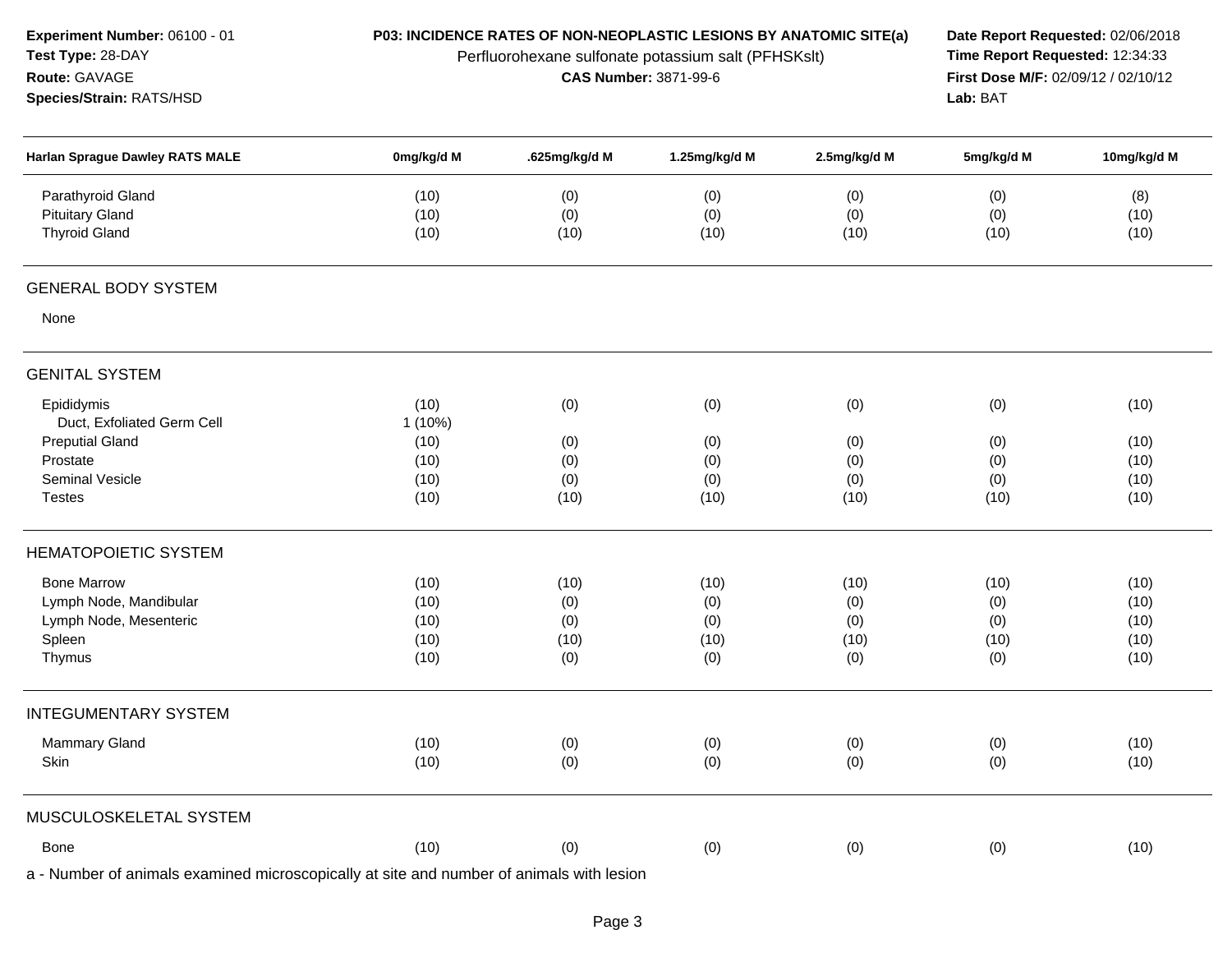|                          |                       | Date Report Requested: 02/06/2018<br>Time Report Requested: 12:34:33<br>First Dose M/F: 02/09/12 / 02/10/12<br>Lab: BAT |                              |                                                                                                                           |                            |
|--------------------------|-----------------------|-------------------------------------------------------------------------------------------------------------------------|------------------------------|---------------------------------------------------------------------------------------------------------------------------|----------------------------|
| 0mg/kg/d M               | .625mg/kg/d M         | 1.25mg/kg/d M                                                                                                           | 2.5mg/kg/d M                 | 5mg/kg/d M                                                                                                                | 10mg/kg/d M                |
|                          |                       |                                                                                                                         |                              |                                                                                                                           |                            |
| (10)                     | (0)                   | (0)                                                                                                                     | (0)                          | (0)                                                                                                                       | (10)                       |
|                          |                       |                                                                                                                         |                              |                                                                                                                           |                            |
| (10)<br>$1(10\%)$        | (0)                   | (0)                                                                                                                     | (0)                          | (0)                                                                                                                       | (10)                       |
| (10)<br>3(30%)<br>5(50%) | (10)                  | (10)<br>$1(10\%)$<br>1(10%)                                                                                             | (10)<br>4 (40%)<br>5 (50%)   | (10)<br>4 (40%)                                                                                                           | (10)<br>4 (40%)<br>8 (80%) |
| (10)                     | (0)                   | (0)                                                                                                                     | (0)                          | (0)                                                                                                                       | (10)                       |
|                          |                       |                                                                                                                         |                              |                                                                                                                           |                            |
| (10)<br>(10)             | (0)<br>(0)            | (0)<br>(0)                                                                                                              | (0)<br>(0)                   | (0)<br>(0)                                                                                                                | (10)<br>(10)               |
|                          |                       |                                                                                                                         |                              |                                                                                                                           |                            |
| (10)<br>8 (80%)<br>(10)  | (10)<br>6(60%)<br>(0) | (10)<br>8 (80%)<br>(0)                                                                                                  | (10)<br>7 (70%)<br>(0)       | (10)<br>5(50%)<br>(0)                                                                                                     | (10)<br>3(30%)<br>(10)     |
|                          |                       |                                                                                                                         | <b>CAS Number: 3871-99-6</b> | P03: INCIDENCE RATES OF NON-NEOPLASTIC LESIONS BY ANATOMIC SITE(a)<br>Perfluorohexane sulfonate potassium salt (PFHSKslt) |                            |

\*\*\* END OF MALE \*\*\*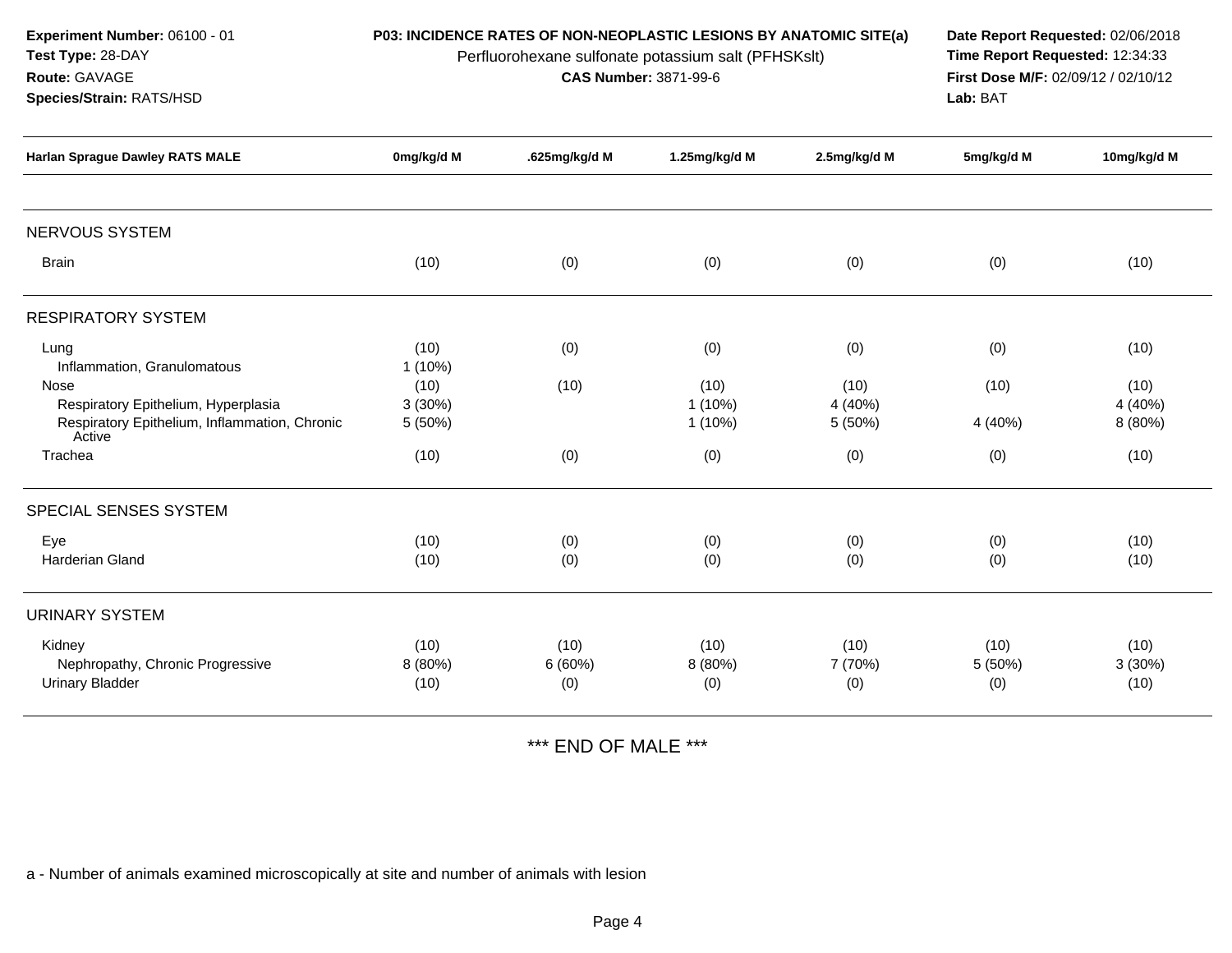**Experiment Number:** 06100 - 01**Test Type:** 28-DAY

**Species/Strain:** RATS/HSD

**Route:** GAVAGE

Perfluorohexane sulfonate potassium salt (PFHSKslt)<br>**CAS Number:** 3871-99-6

**P03: INCIDENCE RATES OF NON-NEOPLASTIC LESIONS BY ANATOMIC SITE(a) Date Report Requested: 02/06/2018**<br>Perfluorohexane sulfonate potassium salt (PFHSKslt) **Time Report Requested:** 12:34:33 **First Dose M/F:** 02/09/12 / 02/10/12<br>Lab: BAT **Lab:** BAT

| <b>Harlan Sprague Dawley RATS FEMALE</b>                                     | 0mg/kg/d F | 3.12mg/kg/d F | 6.25mg/kg/d F | 12.5mg/kg/d F | 25mg/kg/d F | 50mg/kg/d F |
|------------------------------------------------------------------------------|------------|---------------|---------------|---------------|-------------|-------------|
| <b>Disposition Summary</b>                                                   |            |               |               |               |             |             |
| <b>Animals Initially In Study</b><br><b>Early Deaths</b><br><b>Survivors</b> | 10         | $10$          | 10            | 10            | 10          | $10$        |
| <b>Terminal Sacrifice</b>                                                    | 10         | 10            | 10            | 10            | 10          | 10          |
| <b>Animals Examined Microscopically</b>                                      | 10         | 10            | 10            | 10            | 10          | 10          |
| <b>ALIMENTARY SYSTEM</b>                                                     |            |               |               |               |             |             |
| Esophagus                                                                    | (10)       | (0)           | (0)           | (0)           | (0)         | (10)        |
| Intestine Large, Cecum                                                       | (10)       | (0)           | (0)           | (0)           | (0)         | (10)        |
| Intestine Large, Colon                                                       | (10)       | (0)           | (0)           | (0)           | (0)         | (10)        |
| Intestine Large, Rectum                                                      | (10)       | (0)           | (0)           | (0)           | (0)         | (10)        |
| Intestine Small, Duodenum                                                    | (10)       | (0)           | (0)           | (0)           | (0)         | (10)        |
| Intestine Small, Ileum                                                       | (10)       | (0)           | (0)           | (0)           | (0)         | (10)        |
| Intestine Small, Jejunum                                                     | (10)       | (0)           | (0)           | (0)           | (0)         | (10)        |
| Liver                                                                        | (10)       | (10)          | (10)          | (10)          | (10)        | (10)        |
| Pancreas                                                                     | (10)       | (10)          | (10)          | (10)          | (10)        | (10)        |
| <b>Salivary Glands</b>                                                       | (10)       | (0)           | (0)           | (0)           | (0)         | (10)        |
| Stomach, Forestomach                                                         | (10)       | (0)           | (0)           | (0)           | (0)         | (10)        |
| Stomach, Glandular                                                           | (10)       | (0)           | (0)           | (0)           | (0)         | (10)        |
| CARDIOVASCULAR SYSTEM                                                        |            |               |               |               |             |             |
| <b>Blood Vessel</b>                                                          | (10)       | (0)           | (0)           | (0)           | (0)         | (10)        |
| Heart                                                                        | (10)       | (0)           | (0)           | (0)           | (0)         | (10)        |
| <b>ENDOCRINE SYSTEM</b>                                                      |            |               |               |               |             |             |
| <b>Adrenal Cortex</b>                                                        | (10)       | (0)           | (0)           | (0)           | (0)         | (10)        |
| Adrenal Medulla                                                              | (10)       | (0)           | (0)           | (0)           | (0)         | (10)        |
| Parathyroid Gland                                                            | (10)       | (0)           | (0)           | (0)           | (0)         | (8)         |
| <b>Pituitary Gland</b>                                                       | (10)       | (0)           | (0)           | (0)           | (0)         | (10)        |
| <b>Thyroid Gland</b>                                                         | (10)       | (10)          | (10)          | (10)          | (10)        | (10)        |
|                                                                              |            |               |               |               |             |             |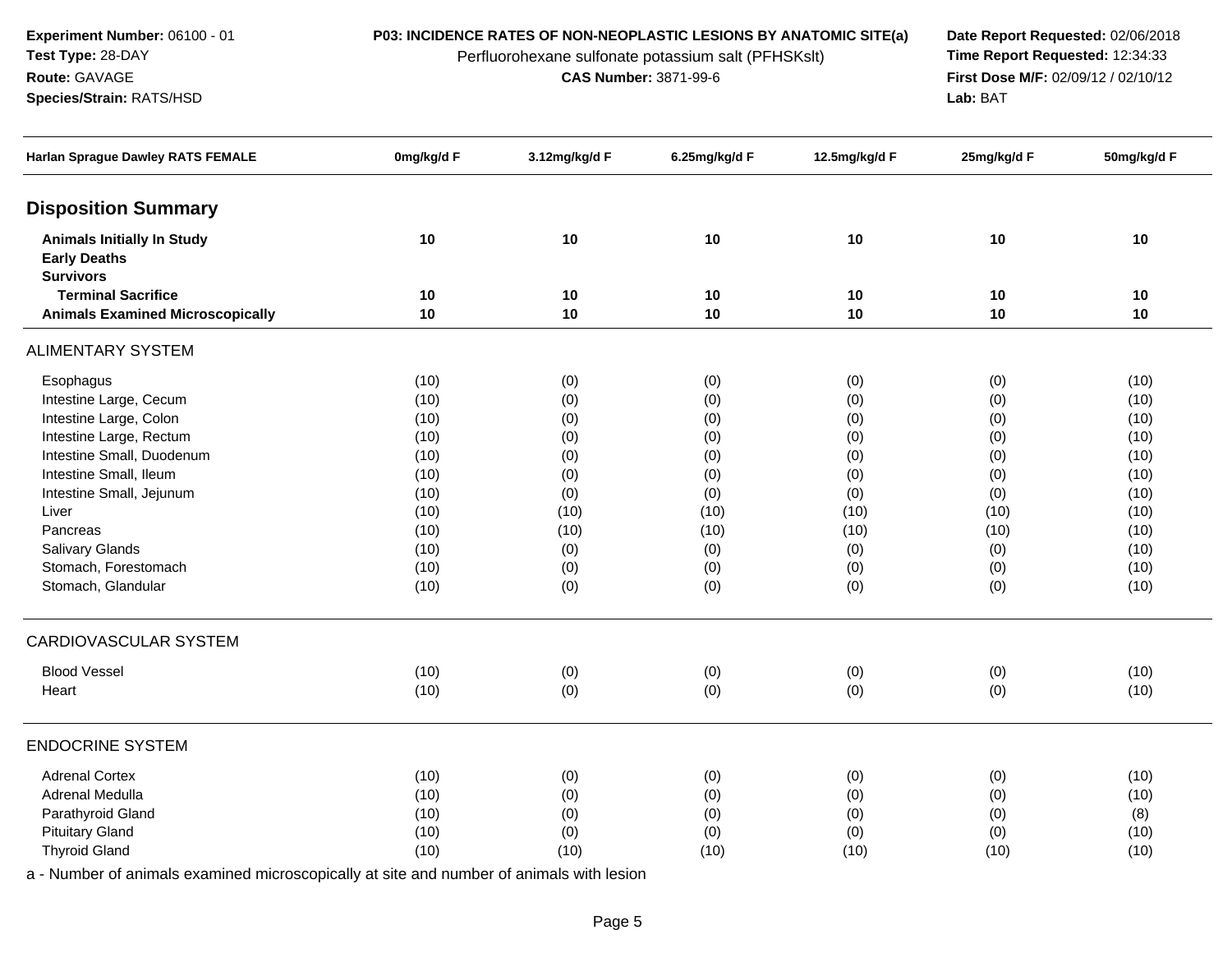| Experiment Number: 06100 - 01<br>Test Type: 28-DAY<br>Route: GAVAGE<br>Species/Strain: RATS/HSD | P03: INCIDENCE RATES OF NON-NEOPLASTIC LESIONS BY ANATOMIC SITE(a)<br>Perfluorohexane sulfonate potassium salt (PFHSKslt) | Date Report Requested: 02/06/2018<br>Time Report Requested: 12:34:33<br>First Dose M/F: 02/09/12 / 02/10/12<br>Lab: BAT |                                   |                                   |                                   |                                      |
|-------------------------------------------------------------------------------------------------|---------------------------------------------------------------------------------------------------------------------------|-------------------------------------------------------------------------------------------------------------------------|-----------------------------------|-----------------------------------|-----------------------------------|--------------------------------------|
| <b>Harlan Sprague Dawley RATS FEMALE</b>                                                        | 0mg/kg/d F                                                                                                                | 3.12mg/kg/d F                                                                                                           | 6.25mg/kg/d F                     | 12.5mg/kg/d F                     | 25mg/kg/d F                       | 50mg/kg/d F                          |
| <b>GENERAL BODY SYSTEM</b>                                                                      |                                                                                                                           |                                                                                                                         |                                   |                                   |                                   |                                      |
| None                                                                                            |                                                                                                                           |                                                                                                                         |                                   |                                   |                                   |                                      |
| <b>GENITAL SYSTEM</b>                                                                           |                                                                                                                           |                                                                                                                         |                                   |                                   |                                   |                                      |
| <b>Clitoral Gland</b><br>Ovary<br>Uterus<br>Bilateral, Dilation                                 | (9)<br>(10)<br>(10)<br>$1(10\%)$                                                                                          | (0)<br>(10)<br>(1)<br>1 (100%)                                                                                          | (0)<br>(10)<br>(1)<br>1 (100%)    | (0)<br>(10)<br>(3)<br>$3(100\%)$  | (0)<br>(10)<br>(0)                | (10)<br>(10)<br>(10)<br>1(10%)       |
| <b>HEMATOPOIETIC SYSTEM</b>                                                                     |                                                                                                                           |                                                                                                                         |                                   |                                   |                                   |                                      |
| <b>Bone Marrow</b><br>Lymph Node, Mandibular<br>Lymph Node, Mesenteric<br>Spleen<br>Thymus      | (10)<br>(10)<br>(10)<br>(10)<br>(10)                                                                                      | (10)<br>(0)<br>(0)<br>(10)<br>(0)                                                                                       | (10)<br>(0)<br>(0)<br>(10)<br>(0) | (10)<br>(0)<br>(0)<br>(10)<br>(0) | (10)<br>(0)<br>(0)<br>(10)<br>(0) | (10)<br>(10)<br>(10)<br>(10)<br>(10) |
| <b>INTEGUMENTARY SYSTEM</b>                                                                     |                                                                                                                           |                                                                                                                         |                                   |                                   |                                   |                                      |
| <b>Mammary Gland</b><br>Skin                                                                    | (10)<br>(10)                                                                                                              | (0)<br>(0)                                                                                                              | (0)<br>(0)                        | (0)<br>(0)                        | (0)<br>(0)                        | (10)<br>(10)                         |
| MUSCULOSKELETAL SYSTEM                                                                          |                                                                                                                           |                                                                                                                         |                                   |                                   |                                   |                                      |
| Bone                                                                                            | (10)                                                                                                                      | (0)                                                                                                                     | (0)                               | (0)                               | (0)                               | (10)                                 |
| NERVOUS SYSTEM                                                                                  |                                                                                                                           |                                                                                                                         |                                   |                                   |                                   |                                      |
| <b>Brain</b>                                                                                    | (10)                                                                                                                      | (0)                                                                                                                     | (0)                               | (0)                               | (0)                               | (10)                                 |